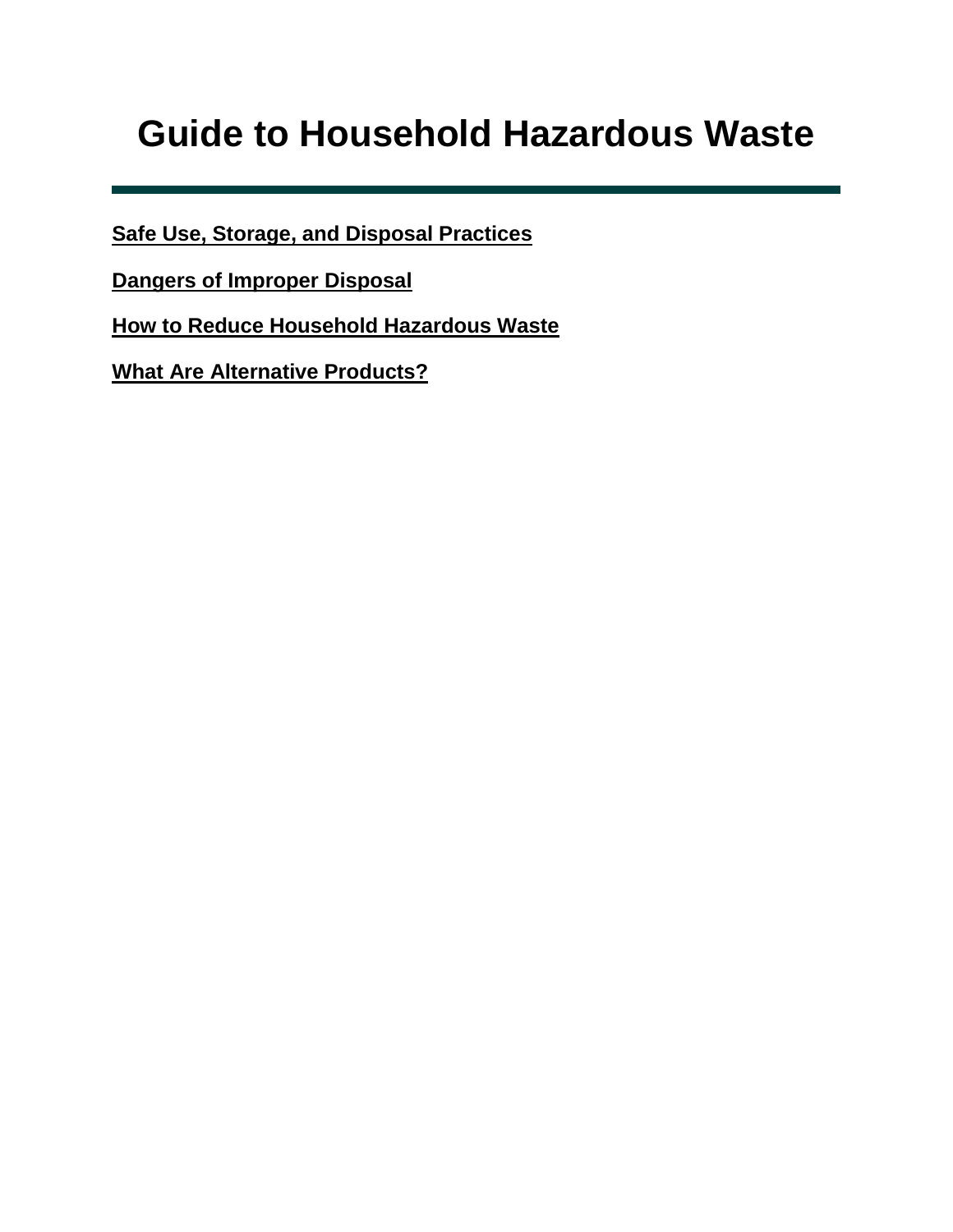# **Safe Use, Storage, and Disposal Practices**

<span id="page-1-0"></span>Many of the products found in our homes are toxic. They can cause serious human and animal health and environmental problems if used, stored and disposed of improperly. The simple practices listed below can help keep your family, home, neighborhood and environment safe.

## **Do's**

- Think carefully before buying a product. Do you really need it? Do you already have something similar?
- Buy just enough to do the job.
- Look for a non-hazardous or less hazardous substitute.
- Read the label and follow use, storage and disposal directions carefully. Watch for signal words such as *caution, warning, poison or danger*. If directions are unclear, contact the manufacturer or dealer before using.
- Keep all chemical products and waste out of reach of children and animals.
- Keep leftover products in original labeled containers so that you can refer to directions for use and proper disposal.
- Share unused products with others if each product is in its original container with a label.
- Dispose of household waste properly by taking it to a collection event scheduled in your community or to a permanent collection facility.
- Locate auto repair shops, quick lube stations, gas stations that recycle used motor oil, antifreeze and batteries.
- Completely finish products in containers before disposal. Clean, empty containers can be put in the trash. (Note: Some Communities will even recycle steel paint cans and aerosol containers)
- Triple rinse all containers of water soluble materials. Use rinse water according to label directions.

## **Don'ts**

- Do not dump leftover products into the street, storm drains or ground. It is illegal.
- Do not burn used or leftover products or product containers. Burning may produce toxic fumes and contribute to air pollution.
- Do not bury leftover products or containers in your yard or garden.
- Do not reuse pesticide or other chemical containers for other purposes.
- Do not mix chemical products or wastes.
- Do not put any household hazardous waste in the trash or in the sink.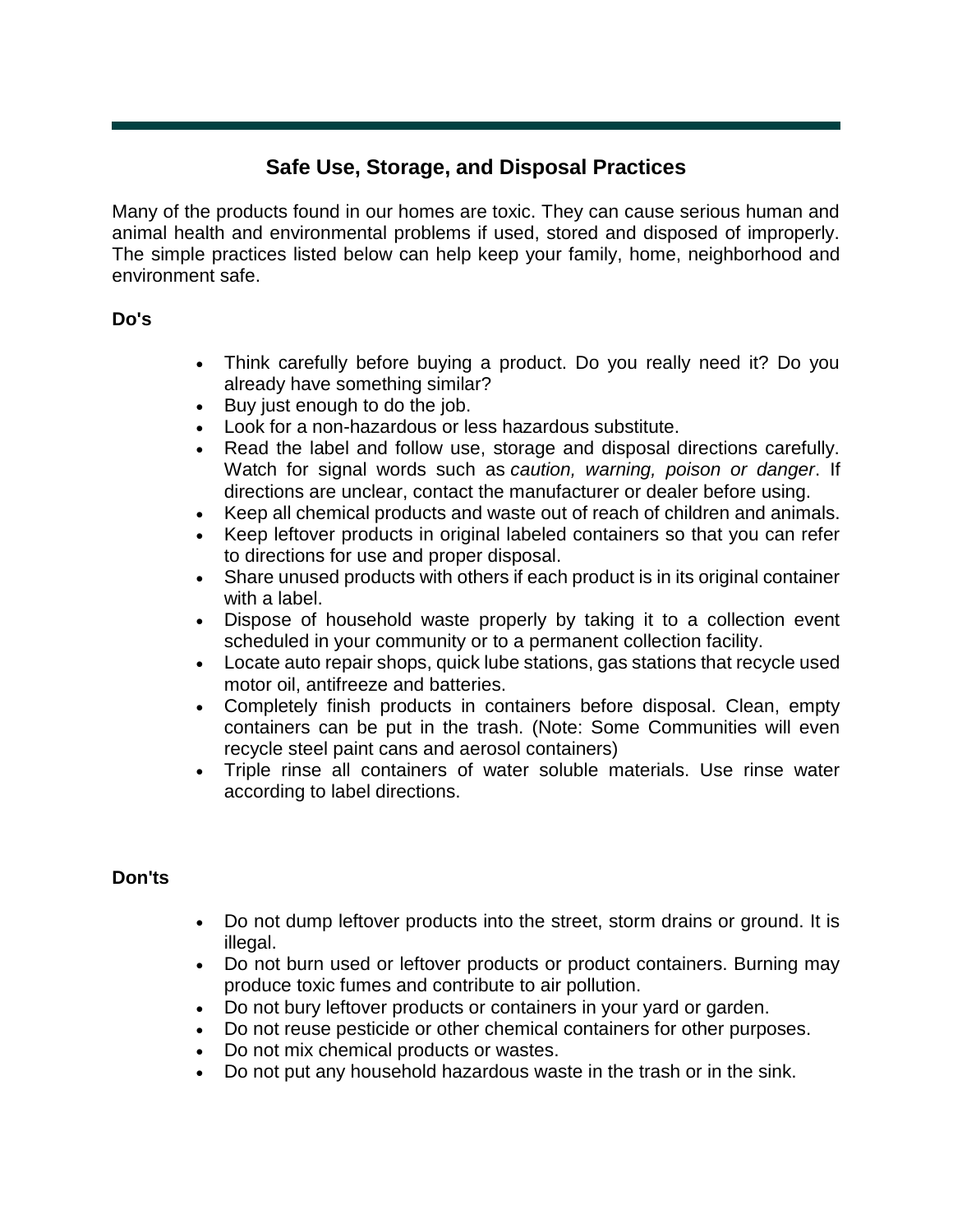- Do not repackage chemical products in containers that are normally used for food products or soft drinks. Children have died from drinking chemicals stored in soft drink and juice bottles.
- Do not store corrosives, flammables and poisons together. Separate these containers.
- Never mix household hazardous materials. Dangerous reactions can occur.
- Do not smoke, eat or drink when handling household hazardous products.

# **[Top](https://www.mdeq.ms.gov/mdeq.nsf/page/Recycling_GuidetoHHW?OpenDocument#Guide)**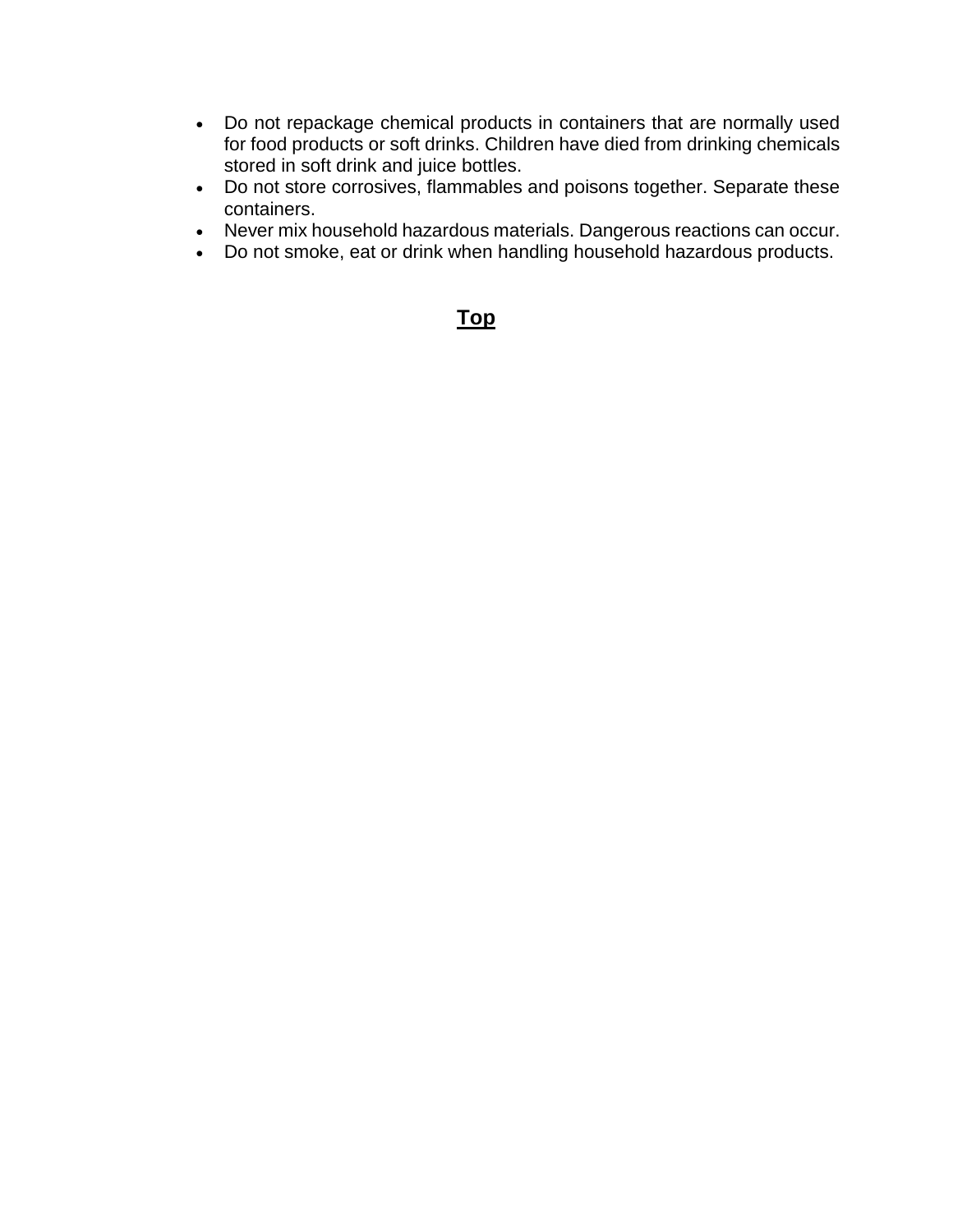# **Dangers of Improper Disposal**

<span id="page-3-0"></span>When used, stored and disposed of according to label directions, most household products like cleaners, beauty products, medicines, auto fluids, paint and lawn care products pose little hazard to people or to the environment. However, these products may become dangerous and hazardous when used, stored of carelessly.

When thrown in with regular trash, household hazardous waste can injure sanitation workers. In addition, the hazardous waste may end up in landfills not intended or permitted for those types of wastes which could in turn impact groundwater.

When poured on the ground, household hazardous waste may seep into and contaminate our groundwater or nearby surface water resources.

When flushed down a toilet or drain, household hazardous waste goes through the sewage system, or worse through your septic tank, to treatment plants not equipped to handle hazardous waste. At treatment plants, hazardous waste interferes with the biological treatment process by killing the good bacteria and contaminating the effluent that runs into our rivers and other surface waters and the biosolids which cannot then be reused as fertilizer.

When hazardous waste is thrown on the street, it goes down storm drains untreated to our area waterways, impacting surface water resources.

Improper use, storage and disposal of household hazardous products can potentially harm our families, children, and pets, pollute our neighborhoods and contaminate our ground, water and air.

## **Poisoning Prevention Tips:**

- Keep all hazardous products in their original containers and out-of-reach of children. Medicines should have child-resistant caps.
- Install child safety latches on all drawers or cabinets containing harmful products.
- Store harmful products away from food.
- Keep original labels on all containers, read and follow directions carefully.
- Keep syrup of ipecac on hand and have the Poison Control Center number on the telephone. 601-354-7660

# **[Top](https://www.mdeq.ms.gov/mdeq.nsf/page/Recycling_GuidetoHHW?OpenDocument#Guide)**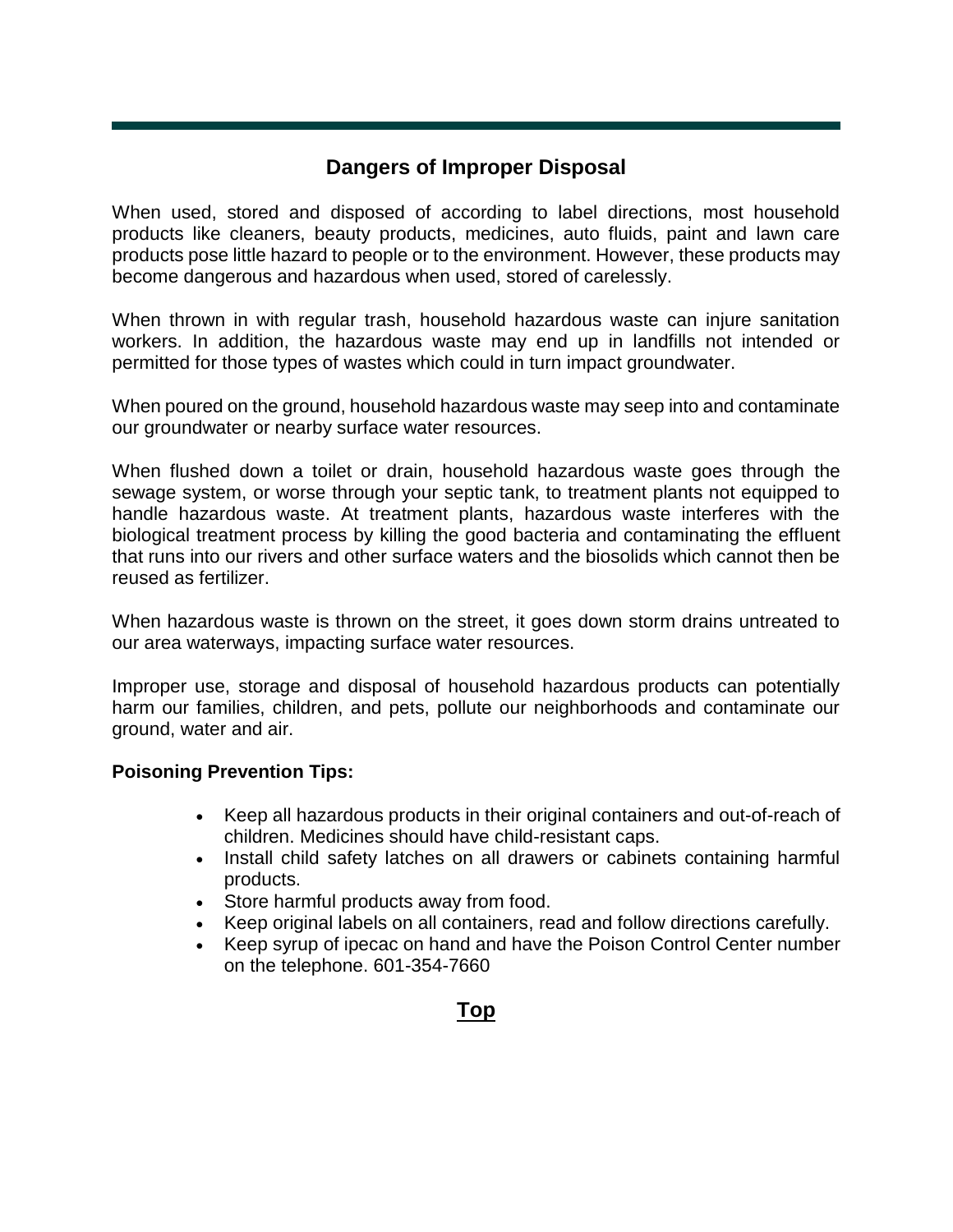# **How to Reduce Household Hazardous Waste**

<span id="page-4-0"></span>One way to reduce the generation of household hazardous waste and prevent potential pollution from the use of dangerous products is to find non-hazardous or less hazardous products. This will help protect the health of your family, neighbors and the environment.

# **What You Can Do to Reduce Household Hazardous Waste**

As you make your choices about the use of hazardous and non-hazardous products, remember that the decisions consumers make affect the way manufacturers design products.

- Use products containing hazardous materials and fertilizers sparingly or use a non-hazardous/less hazardous alternative.
- Before purchasing a product, read the label carefully to make sure it will do what you want it to do. Once you buy something you are also legally responsible for disposing of it properly.
- Buy just what you need to do the job. Use it up. Give leftovers to a fried, neighbor, business or charity that can use them up. Excess pesticide might be offered to a greenhouse or garden center.
- Select water-based products over solvent-based when available (e.g., paint, glue, shoe polish).
- Avoid aerosol sprays. Choose the pump spray or other alternatives.
- Be smart when you apply pesticides or fertilizers. Do not apply before a rain. Not only will you lose most of the pesticides or fertilizer through runoff, but you also will be harming the environment. Do not over water after application. Read the label. Do not apply more than is recommended.
- Have a professional change your motor oil. For a few dollars more, you not only save yourself time and energy, but it's more likely that the used motor oil collected is recycled.
- Dispose of household hazardous wastes according to the directions on the container, at a household hazardous waste collection event, or a permanent hazardous waste collection facility in your area. Contact the Recycling and Solid Waste Reduction Program at MDEQ for assistance in locating these sites.
- Ask for re-refined motor oil for your vehicle. Re-refined oil is oil that has been recycled and then reprocessed so it is as good or better than virgin oil. By using re-refined motor oil, you are closing the loop and saving natural resources.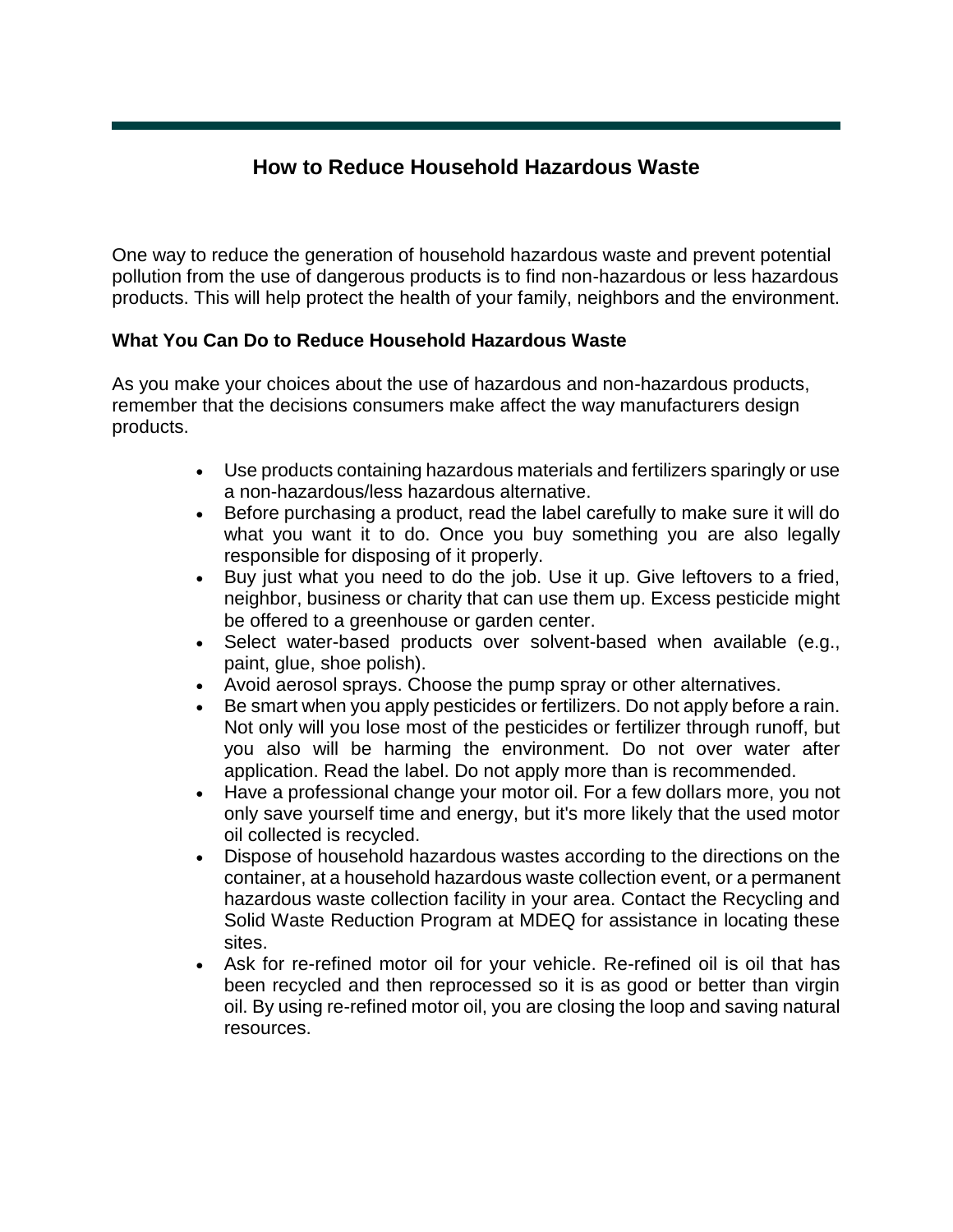# **Consumer Choices**

We can easily reduce the amount of toxicity of waste in and around our homes, and at the same time save money.

- Careful planning can help avoid the need for many potentially toxic products; and
- Carefully shopping will allow us to find products that can be recycled, reused or be disposed of safely.

Many sources of household hazardous waste can be replaced with other products that are safer, cheaper and equally effective.

Careful planning and shopping lend themselves to source reduction - meaning reducing the amount of hazardous materials entering the household as well as reducing the toxicity of the waste generated. We can do this by shopping thoughtfully, reading labels and looking for non-hazardous or less hazardous products.

# **[Top](https://www.mdeq.ms.gov/mdeq.nsf/page/Recycling_GuidetoHHW?OpenDocument#Guide)**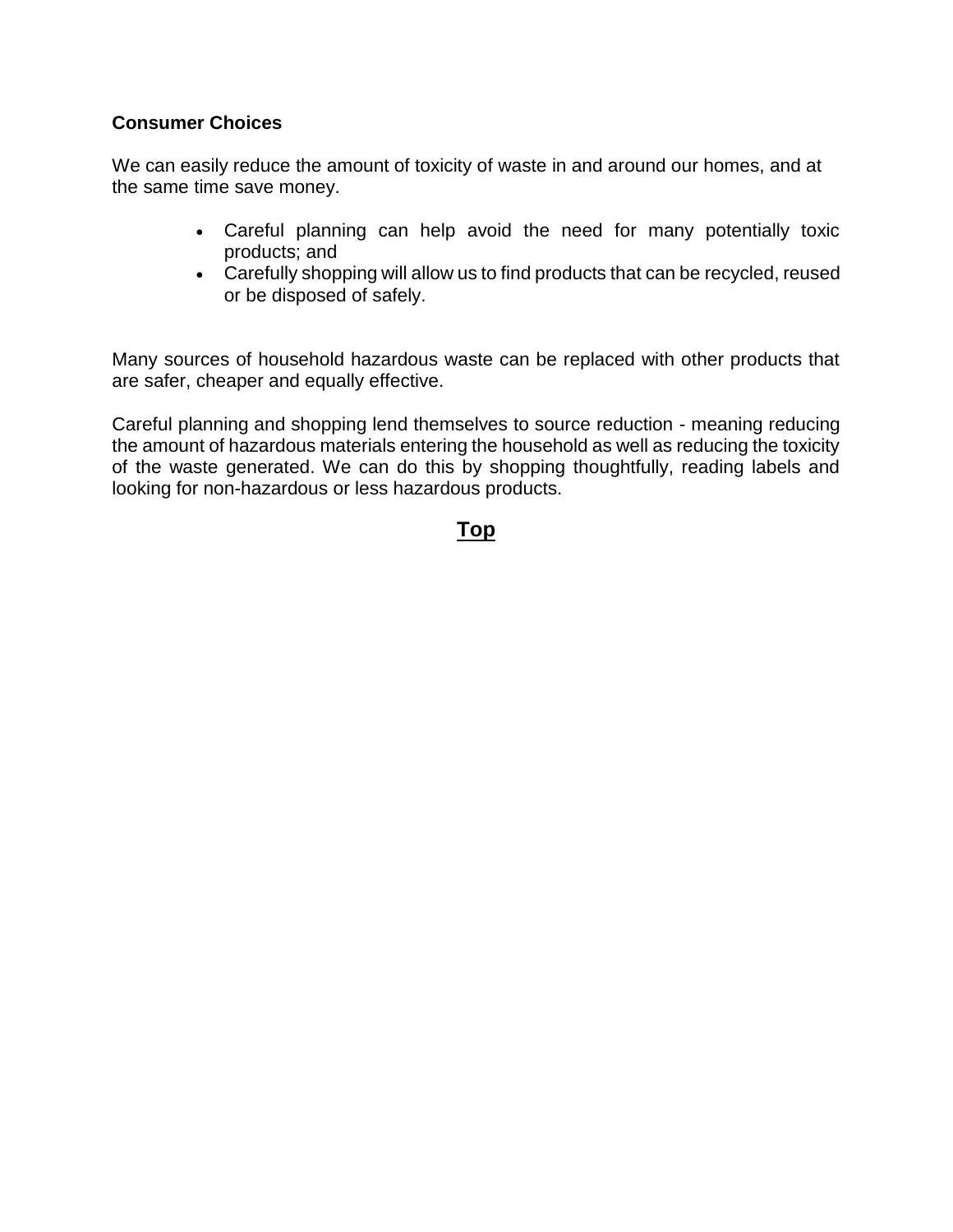# **What Are Alternative Products?**

<span id="page-6-0"></span>Try these easy alternatives to minimize household hazardous products. Most of these products are very common and are found in most household cabinets:

#### Abrasive Cleaner for Counter Tops

Sprinkle baking soda or borax, add juice of 1/2 lemon and scrub

#### All Purpose Cleaner

Mix 1/2 cup borax with 1 gallon water, or make a paste of baking soda and water, or make a dilute solution of vinegar and water (less water and more vinegar for tough stains).

#### All Purpose Floor Polish

Mix 1/2 cup white vinegar and 1/2 cup Spenser pure raw linseed oil. Apply a thin coat and rub in well. Dries in 3 to 4 days. Apply more coats in high traffic areas.

#### Appliance Cleaner

Mix together 1 teaspoon Borax, 2 tablespoons white vinegar, 1/4 teaspoon liquid soap and 2 cups hot water. Shake the solution well, spray on and wipe.

#### Chlorine Bleach

Use dry bleaches sold in stores because they're less destructive or pour 1/2 to 1 cup of Borax into washer to whiten.

#### Brass Cleaning and Polish

Mix equal parts of salt and flour. Add enough white vinegar to make a paste. cover the brass surface with the paste, allow to dry and then quickly wipe off.

#### Cane Cleaning

Wipe the cane surface with white vinegar and water solution or salt and water solution. Allow to dry outdoors or in a well ventilated area.

#### Ceramic Tile Cleaner

Mix together 1/4 cup baking soda, 1/2 cup vinegar, 1 cup ammonia and 1 quart warm water.

## Chrome and Stainless Steel Cleaner

Dip dry cloth into flour and rub on surface of object.

#### Copper Cleaning Paste

Mix equal parts of salt and flour together. Heat an equal part of vinegar and add to the flour/salt mixture to form a paste. Rub on surface.

## Dishwashing Cleaner (hand or machine)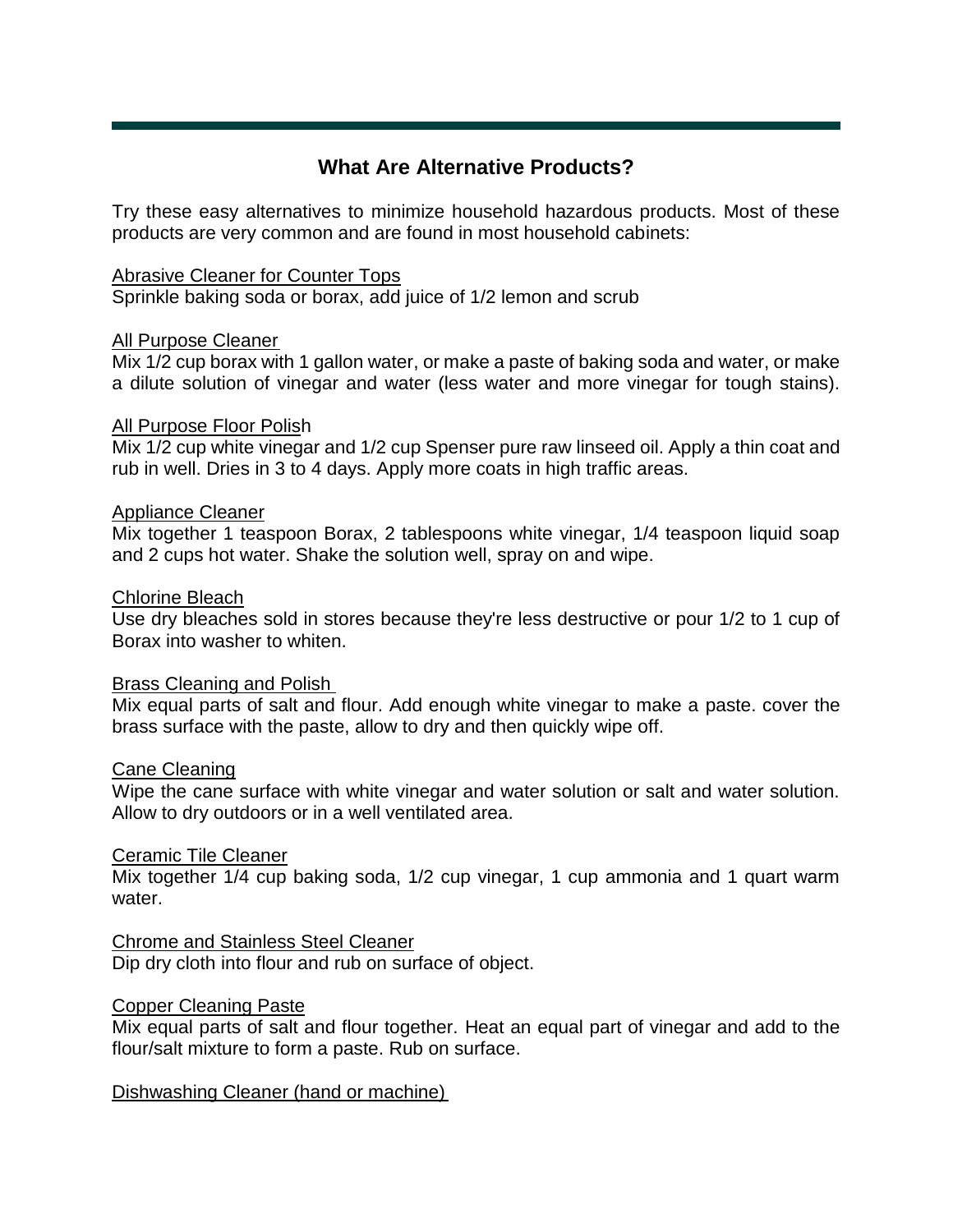Mix together 1 part Borax and 1 part sodium carbonate. Add 1/2 to 1 cup of vinegar to brighten.

#### Disinfectant and Mildew/Stain Remover

Mix 1/2 cup of Borax with 1 gallon of hot water. Dissolve borax in hot water and wipe down areas to be disinfected or cleaned.

#### Drain Cleaner/Opener

1/4 cup vinegar and 1/4 cup of baking soda. Mix ingredients and pour mixture down drain. Let stand for a few minutes and rinse with boiling water.

#### Mirror/Glass Cleaner

Juice from one fresh lemon, 2 cups of water or club soda, and 1 teaspoon of cornstarch. Mix all ingredients and pour into plastic spray bottle. Shake well.

#### Oven Cleaner

Mix equal parts of Castile soap, Borax and water. Let mixture set for 20 minutes and scrub with mixture of baking soda and salt.

#### Pet Stains

Soak stained area in warm soapy water. Sponge with equal parts of water and white vinegar. Blot dry.

#### Rubber and Vinyl Floor Cleaner

Mix together 1/2 cup chlorine bleach, 1/4 cup white vinegar, 1/4 cup washing soda or sodium carbonate and 1 gallon of water.

Rug and Upholstery Cleaner

Sprinkle with corn starch, let set for 5 minutes and vacuum.

#### Shower-Door Track Cleaning

Pour full-strength vinegar into the track, let soak for a few minutes, rinse.

#### Silver Cleaning and Polish

Soak silver in 1 quart of boiling water with 1 teaspoon baking soda, 1 teaspoon salt and a small piece of aluminum foil. Polish with toothpaste and rinse.

#### Sink/Bathtub Stains

Scrub with paste made from cream of tartar and hydrogen peroxide.

#### Slug and Snail Poison

Pour beer in flat container and place below ground level in infested area.

#### Soap Film on Fiberglass Surface

Apply baking soda with damp cloth, rub and rinse off residue well.